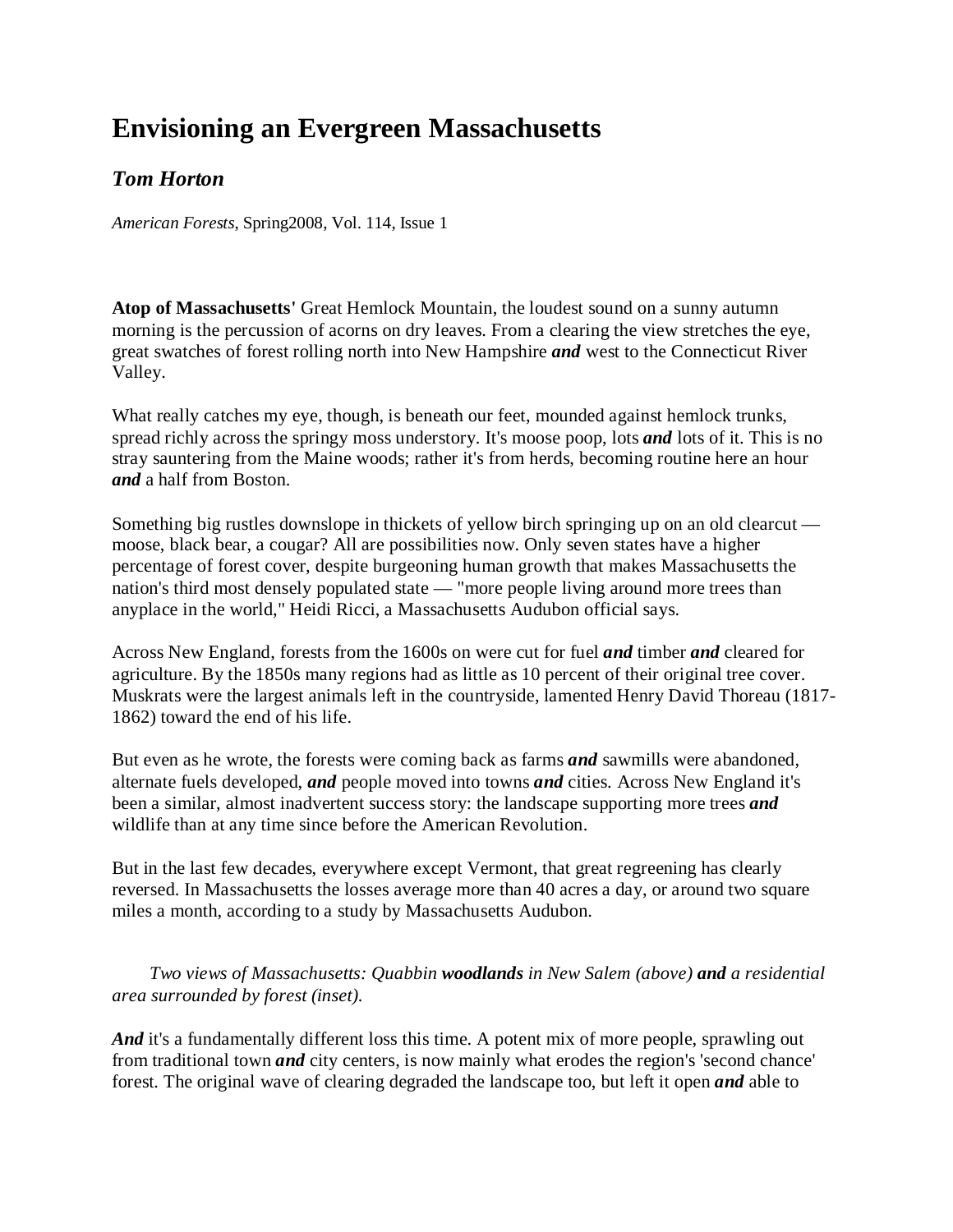regrow. Suburban subdivisions, roads, big box stores, *and* mall parking lots will afford no such option.

In 2005 David Foster *and* a number of colleagues published a report aimed at countering this trend: *Wildlands and Woodlands*: A Vision for the Forests of Massachusetts. They called for adding 1.5 million acres to the 1 million acres of open space already protected from development. Their target for permanent protection from development — 2.5 million acres — is equal to half of Massachusetts. The cost: an estimated \$130 million a year for the next 20 years.

"Perhaps the only unfortunate aspect of *Wildlands and Woodlands* is that it has 'Massachusetts' in the title," says Foster, director of the Harvard Forest. "There are similar histories of deforestation *and* reforestation *and* the need to protect it all over the eastern U.S." The report has been widely supported in Massachusetts *and* around New England, *and* Foster has talked to interested groups as far away as California's Save the Redwoods League.

Beneath its grand preservation vision, *Wildlands and Woodlands* emerges in conversations with Foster *and* others as intensely local, dependent on multitudes of small landowners also dedicated to sharply increasing human use of the Massachusetts woods.

Ownership of the state's forest, which often appears as a solid green cloak, is splintered among some 250,000 private parties who hold 2.5 million acres. About half a million more acres are in public ownership. It's the story of America, where some 10 million individuals own nearly half the nation's forests in holdings that average less than 100 acres.

"How do we convince so many owners to set aside large areas of the forest?" Foster says. "There's an ambivalence toward wilderness in New England because we have such a long history of using the forest."

Indeed. *Wildlands and Woodlands* envisions preserving only 5 percent of the state, some 250,000 acres, in forests that are essentially unmanaged, where natural processes are free to evolve, including an eventual return to old-growth forest.

## *Massachusetts currently produces 6 percent of the wood it consumes.*

The report doesn't specify where these wilderness tracts would be, but envisions unbroken tracts from 5,000 to 50,000 acres in size, largely on existing public lands. Foster says that scale — 50,000 acres is about 80 square miles — is the minimum needed in the long term to preserve the full range of plants *and* animals *and* to let disease, storms, *and* other natural processes play out without loss of the whole wildland.

The great bulk of the woods that currently cover 60 percent of Massachusetts would be protected as "working landscapes" in the *Wildlands and Woodlands* scheme, managed sustainably for wood. Well-managed timberlands can perform nearly as well as untouched forests in terms of water quality, recharging aquifers, absorbing air pollution, *and* protecting stream quality, Foster says.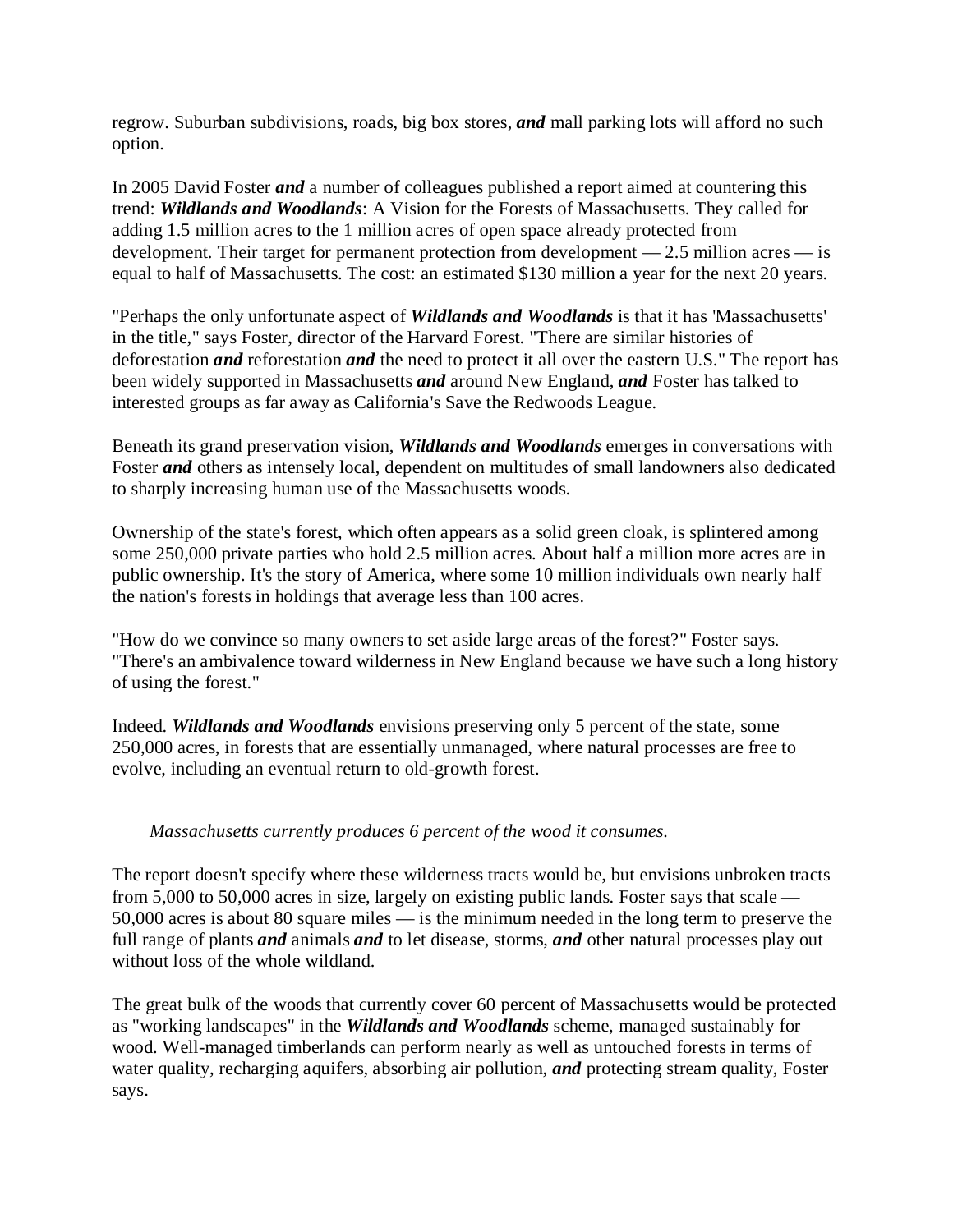Ironically, forests that for centuries were cut *and* cut again to the point of mass destruction now sit relatively idle from the standpoint of wood production. Massachusetts produces only 6 percent of the wood it consumes, even though timber volume in its rapidly growing forests has doubled these last few decades. Foresters estimate the state could supply more than 40 percent of its wood, enough to build houses for 250,000 people a year on a sustainable basis.

That it does not is no surprise to David Kittredge, University of Massachusetts forestry professor *and* a collaborator with Foster in the report. The "social dimension," reconnecting people to forests throughout Massachusetts, is critical to the success of *Wildlands and Woodlands*, says Kittredge.

He was sobered a few years ago when the local planning board he serves on in Shutesbury put together a 'right to conduct forestry' bylaw, a "no-brainer," Kittredge assumed, in a region that is 93 percent forested.

Instead, the bylaw met with universal opposition. "People said they didn't move here to hear chain-saws. I realized the forest was still intact, but it was too late for forestry, there was a new attitude overlaid on the woods," Kittredge says.

Only a small fraction of Massachusetts landowners have long-term forestry plans; across the Northeast, fewer than 5 percent of private forest owners have management plans. Thus another key element of *Wildlands and Woodlands* is devising ways to involve thousands of small private owners in sustainable uses of their forestlands.

Enter Keith Ross, a hefty, bearded Oklahoman who is already doing this, even as the state legislature debates bond financing to make at least a start on protecting land for *Wildlands and Woodlands*.

Ross operates out of the second floor of a partly restored 1890s brick schoolhouse in Orange. His office is papered with property maps showing the status of land conservation deals across New England. He works for LandVest, a real estate *and* timberland consulting company, *and* is founder of the local Mt. Grace Land Conservation Trust.

Ross is used to thinking big about conservation. He was a key architect of the Pingree deal in Maine a few years ago, buying development rights to an astounding 750,000 acres of forest, including the headwaters of the famous *and* wild Allagash River. He spent two years courting the Pingree family before it agreed to sell for \$31 million, or as Ross likes to put it, "\$37.10 an acre."

*At left, a white pine forest in Miles Standish State Forest, the largest publicly owned recreation area in southeastern Massachusetts.*

He says the lesson of Pingree, the first conservation deal in the East on such a scale, "was that 'big' opens many possibilities. High-end donors loved it, media interest was high.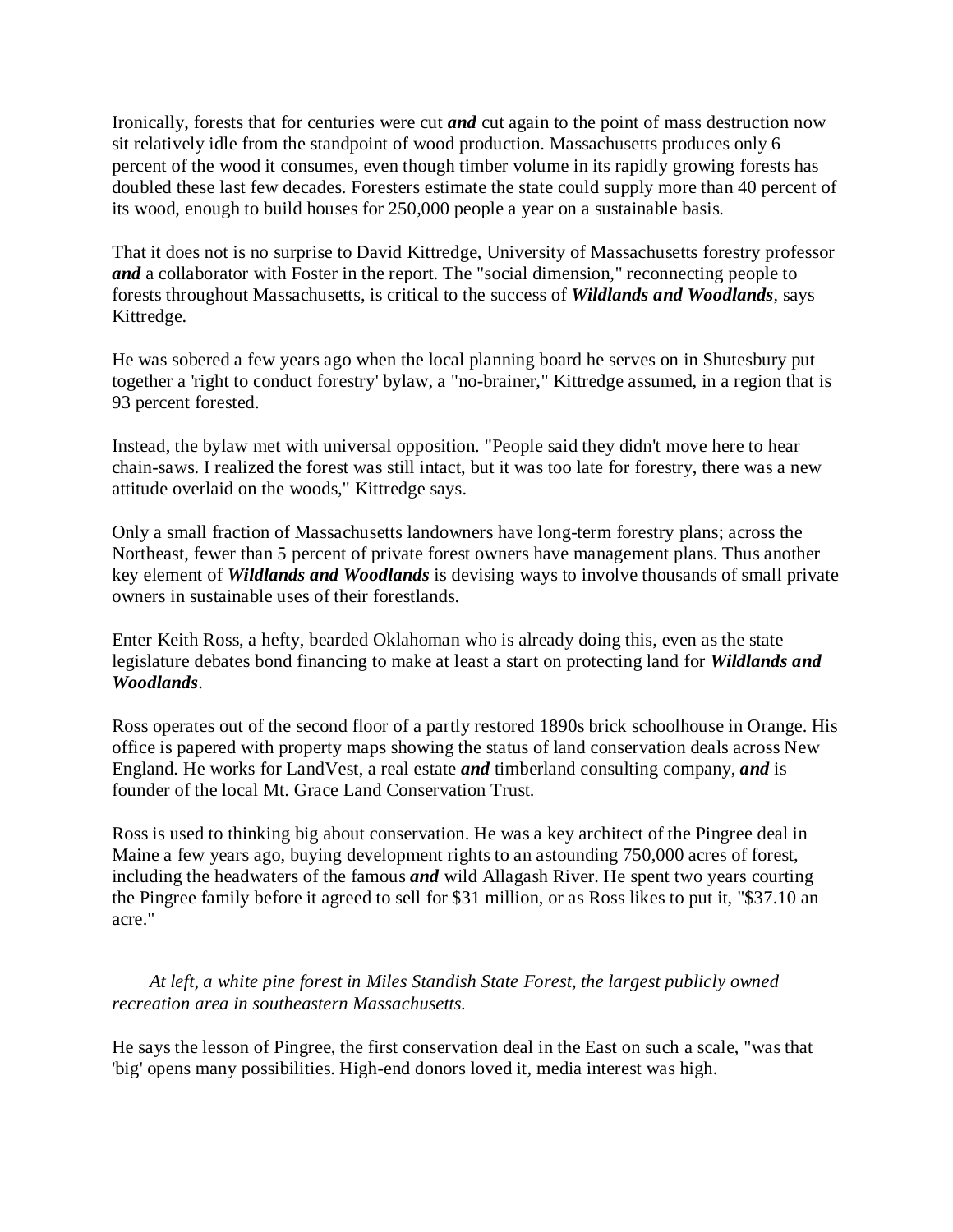"In Massachusetts, we're not going to protect 1.5 million acres with each little local land trust doing one deal at a time, often competing for the same sources of money," he says.

One solution, Ross says, is 'aggregating' or 'bundling' dozens, even hundreds of small, willing forest owners, along with several local land trusts, into one big proposal for funding to buy development rights. It is already working, Ross says.

In the Mt. Grace region an advertising campaign found dozens of landowners wanting to protect their forests. The resulting 9,100 acres was large *and* effective enough — almost all abutted existing state lands — to get \$9 million from Massachusetts to buy development rights. Typically, Ross says, landowners agree to accept payments based on 75 percent of their land's appraised value. They frequently can take a tax break on the 25 percent they "donate."

Another ambitious bundling project involves a dozen land trusts *and* 120 forest parcels owned by 80 people. Of the 80 owners initially contacted, Ross says, 47 agreed to the deal. He is currently working on a grant proposal to protect 8,000 acres.

"The bottom line is you attract funders who would never consider a small parcel, *and* you get economies of scale in doing bulk appraisals, legal work, a whole range of things," he says.

From the small forest owner's point of view economies of scale can be critical. Stephen Long, a woodland owner in Vermont, wrote in Northern *Woodlands* Magazine this year that he was "stunned" to find it would cost him more than \$5,000 to donate his small property. But by bundling into a 4,800-acre project, his costs came down to \$12 an acre.

Another way *Wildlands and Woodlands* envisions changing the way people protect forestland in Massachusetts is through the development of Woodland Councils.

Ross says five are already up *and* running. Loose, regional forums anchored by local land trusts or watershed associations, they meet to support *and* advise property owners on "everything from low-impact tree cutting to how to start a B&R, to donating development rights."

## *Mountain laurel against the backdrop of Millers River, Athol.*

Ross has seen "an incredible change in the way people in New England think of forests, a sea change from the 1970s. Lately, many are seeing protecting their forests as a way to help fight global warming."

Indeed, careful measurements at the Harvard Forest have documented that its 3,000 acres of trees are removing about 3,000 tons of  $CO<sub>2</sub>$  per year. The entire Massachusetts forest may be absorbing on the order of 3 million tons a year. Harvard's Foster says rapidly regrowing forests across North America may be removing up to 30 percent of the  $CO<sub>2</sub>$  generated globally from burning fossil fuels.